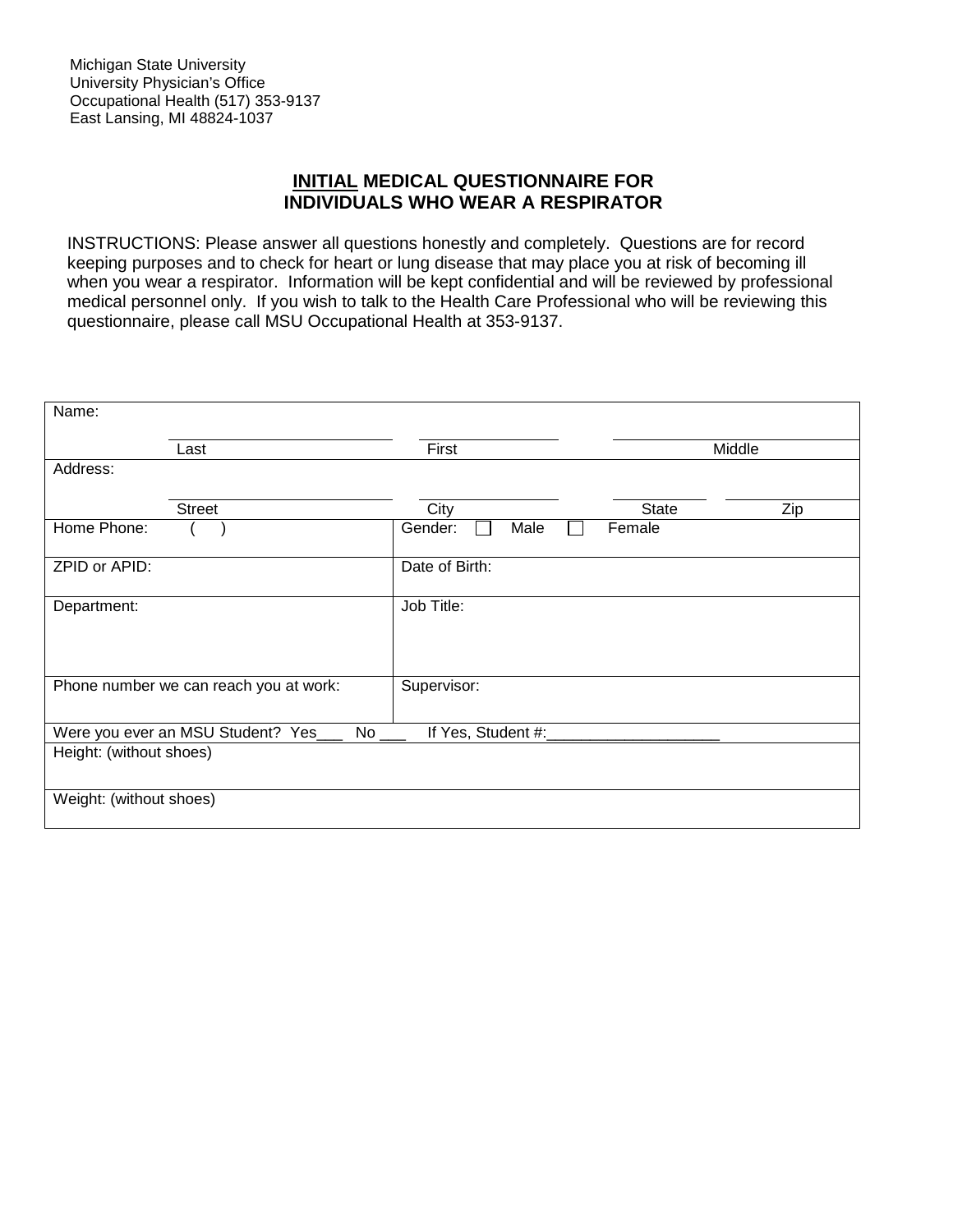| 1. | Yes                             | No                                                                                     |                | Have you ever smoked cigarettes? ("Yes" means more than 20 packs of cigarettes or 12 oz.<br>of tobacco in your life) |
|----|---------------------------------|----------------------------------------------------------------------------------------|----------------|----------------------------------------------------------------------------------------------------------------------|
|    |                                 |                                                                                        |                | IF "YES," ANSWER QUESTIONS 1a-4e. IF "NO," SKIP TO QUESTION 2.                                                       |
|    | Yes<br>$\overline{\phantom{0}}$ | No                                                                                     | 1a.            | Do you smoke now?                                                                                                    |
|    |                                 |                                                                                        | 1 <sub>b</sub> | How old were you when you started smoking regularly? ________                                                        |
|    |                                 |                                                                                        | 1c.            | If you stopped, how old were you when you stopped?                                                                   |
|    |                                 |                                                                                        | 1d.            | On the average, how many packs per day have you smoked for the length of time you<br>smoked?                         |
|    |                                 |                                                                                        | 1e.            | How many packs per day do you smoke now? _______                                                                     |
| 2. | Yes<br>$\Box$                   | No<br>$\mathbf{L}$                                                                     |                | Have you ever had a back injury?                                                                                     |
| 3. | Yes                             | No<br>$\mathcal{L}_{\mathcal{A}}$<br>No<br>$\Box$<br>No<br>$\mathcal{L}_{\mathcal{A}}$ |                | Do you currently have any of the following musculoskeletal problems?                                                 |
|    | ┓                               |                                                                                        | За.            | Weakness in any of your arms, hands, legs, or feet                                                                   |
|    | Yes                             |                                                                                        | $3b$ .         | Back pain                                                                                                            |
|    | Yes<br>Yes                      |                                                                                        | 3c.            | Difficulty fully moving your head up or down                                                                         |
|    |                                 | No<br>$\mathcal{L}$                                                                    | 3d.            | Pain or stiffness when you lean forward or backward at the waist                                                     |
|    | Yes                             | No<br>$\Box$                                                                           | 3e.            | Difficulty fully moving your head side to side                                                                       |
|    | Yes<br>Yes                      | No<br>П<br>No                                                                          | 3f.            | Difficulty fully bending at your knees                                                                               |
|    | $\Box$<br>Yes                   | $\mathcal{L}_{\mathcal{A}}$<br>No                                                      | 3g.            | Difficulty squatting to the ground                                                                                   |
|    | Yes                             | $\mathsf{L}$                                                                           | 3h.            | Difficulty climbing a flight of stairs or a ladder while carrying more than 25 lbs.                                  |
|    | $\overline{\phantom{a}}$        | No<br>П                                                                                | 3i.            | Any other muscle or skeletal problem that might interfere with using a respirator<br>IF "YES", PLEASE EXPLAIN:       |

4. Check the type of respirator (a mask that protects you against exposure to dusts or chemical fumes) you will use, (you can check more than one category):

| 4a. N, R, or P disposable respirator (filter-mask, non cartridge type only).                                  |
|---------------------------------------------------------------------------------------------------------------|
| 4b. Other type (for example, half or full-face piece type, powered-air purifying, supplied-air self contained |
| breathing apparatus).                                                                                         |

- $\Box$ 4c. How often do you expect to wear a respirator? (for example: 3 times per week, 10 times per month)
- $\Box$ 4d. How long do you expect to typically wear your respirator without taking it off? (for example: 15 min., .5 hours, 1 hour, 4 hours)
- $\overline{\phantom{a}}$ 4e. What duties will you perform while using the respirator? (for example: painting, applying pesticides, cleaning, asbestos removal, etc…)

 $\Box$ 4f. Briefly describe your working environment when you will be wearing your respirator. (For example: research lab, farm area, steam tunnel, penthouse, etc…)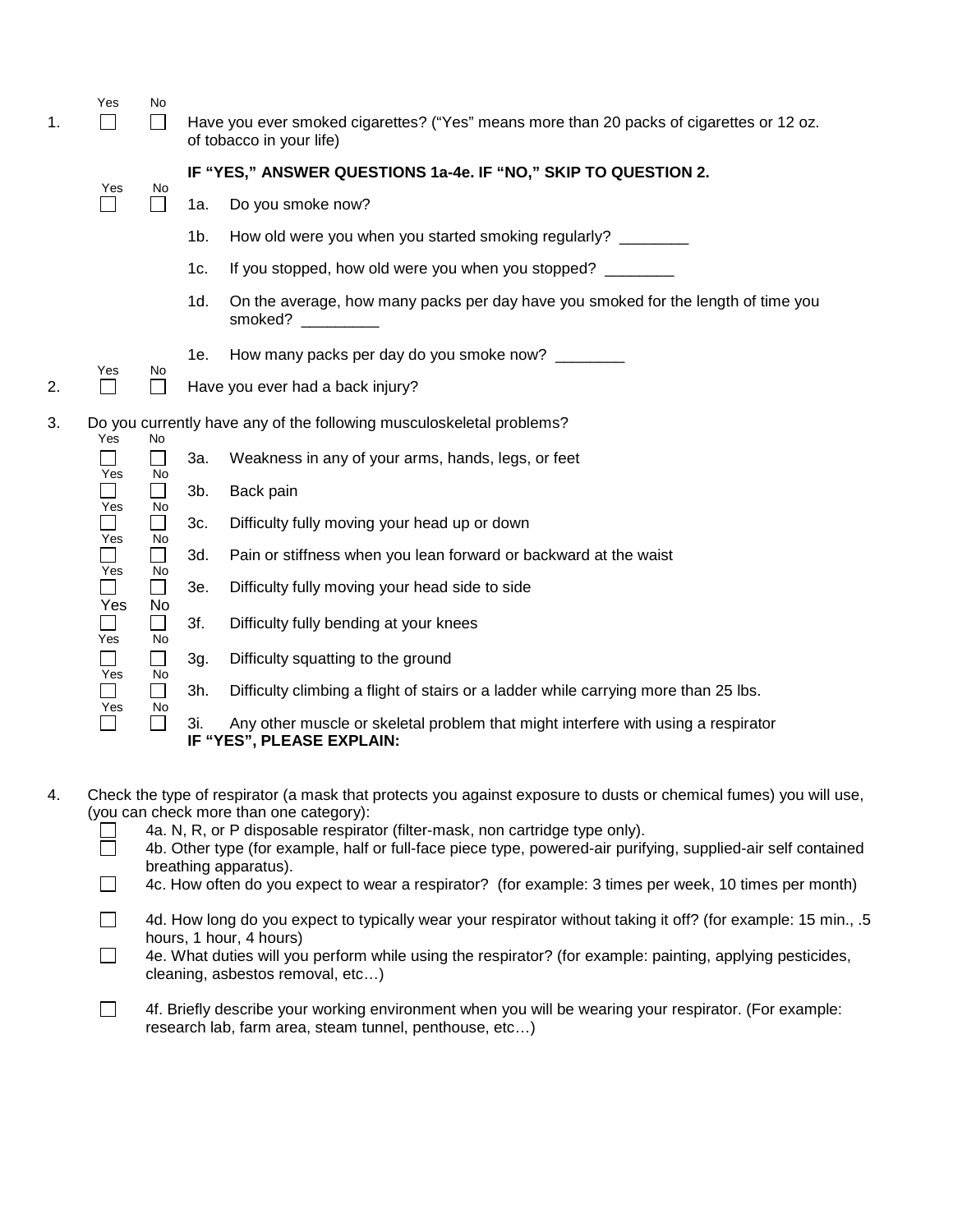| 5.  | Yes                                | No<br>$\mathsf{L}$ |     | Have you ever worn a respirator:<br>IF "YES," ANSWER QUESTIONS 5a-5i. IF "NO," SKIP TO QUESTION 6. |                   |                       |                       |                   |          |
|-----|------------------------------------|--------------------|-----|----------------------------------------------------------------------------------------------------|-------------------|-----------------------|-----------------------|-------------------|----------|
|     |                                    |                    | 5a. | When was the last time, year?                                                                      |                   |                       |                       |                   |          |
|     |                                    |                    | 5b. | Check the type:                                                                                    | $\perp$           | Paper (surgical) mask | $\Box$ cartridge      | helmet<br>$\perp$ | air tank |
|     | Yes<br>Yes                         | No<br>No           | 5c. | Have you ever had any of the following problems when you wore a respirator?<br>Eye irritation?     |                   |                       |                       |                   |          |
|     | Yes                                |                    | 5d. | Skin allergies or rashes?                                                                          |                   |                       |                       |                   |          |
|     |                                    | No                 | 5e. | Anxiety?                                                                                           |                   |                       |                       |                   |          |
|     | Yes                                | No<br>$\Box$       | 5f. | Persistent general weakness or fatigue?                                                            |                   |                       |                       |                   |          |
|     | Yes<br>Yes                         | No<br>⊔<br>No      | 5g. | Any other problems that interfere with your use of a respirator?                                   |                   |                       |                       |                   |          |
|     |                                    | П                  | 5h. | If yes, what?<br>Describe any other difficulties that you had using the respirator?                |                   |                       |                       |                   |          |
|     |                                    |                    |     |                                                                                                    |                   |                       |                       |                   |          |
|     | Yes<br>$\mathcal{L}$               | No<br>$\Box$       | 5i. | Did these difficulties make it so you were unable to use the respirator?                           |                   |                       |                       |                   |          |
| 6.  | Yes<br>$\mathcal{L}$<br>Yes        | No<br>$\Box$<br>No |     | Are you color blind?                                                                               |                   |                       |                       |                   |          |
| 7.  | $\mathsf{L}$                       | $\Box$             |     | Do you wear contact lenses?                                                                        |                   |                       |                       |                   |          |
| 8.  | Yes<br>$\mathcal{L}_{\mathcal{A}}$ | No<br>$\Box$       |     | Do you wear glasses?                                                                               |                   |                       |                       |                   |          |
| 9.  | Yes<br>$\mathcal{L}_{\mathcal{A}}$ | No<br>П            |     | Do you have a fear of tight or enclosed places (claustrophobia)?                                   |                   |                       |                       |                   |          |
| 10. | Yes<br>$\mathbf{L}$                | No<br>$\Box$       |     | Do you have a sensation of smothering?                                                             |                   |                       |                       |                   |          |
| 11. | Yes                                | No.<br>$\Box$      |     | Do you have a ruptured ear drum?                                                                   |                   |                       |                       |                   |          |
| 12. | Yes<br>$\Box$                      | No<br>П            |     | Have you ever had a breathing test<br>IF "YES", WHAT WERE THE RESULTS?                             |                   |                       |                       |                   |          |
|     | Yes                                | No                 |     | Normal ________                                                                                    | Abnormal          |                       | Don't Know            |                   |          |
| 13. |                                    | $\perp$            |     | Have you ever had an electrocardiogram?<br>IF "YES", WHAT WERE THE RESULTS?                        |                   |                       |                       |                   |          |
|     |                                    |                    |     | Normal __________                                                                                  | Abnormal ________ |                       | Don't Know __________ |                   |          |
| 14. | Yes<br>П                           | No.<br>$\Box$      |     | Do you have a beard?<br>IF "YES", WOULD YOU SHAVE YOUR BEARD IF YOU WERE REQUIRED TO FOR A JOB?    |                   |                       |                       |                   |          |
|     |                                    |                    |     |                                                                                                    |                   |                       |                       |                   |          |
|     | Yes                                | No                 |     |                                                                                                    |                   |                       |                       |                   |          |

 $\overline{D}$   $\overline{D}$ 15.  $\Box$   $\Box$  Do you consider yourself to be in good health? **IF "NO", STATE REASONS:**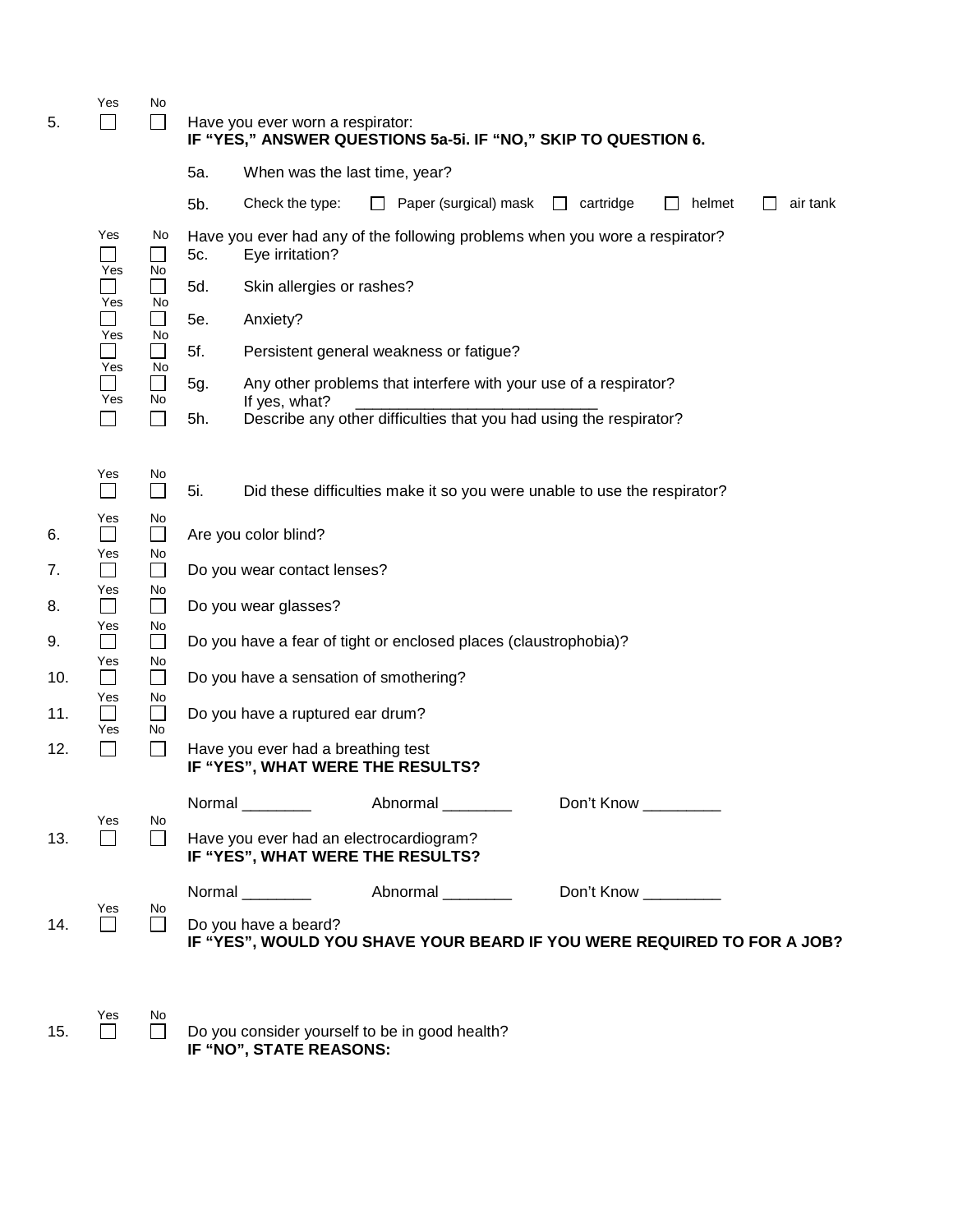|       | Yes |                                                                  |
|-------|-----|------------------------------------------------------------------|
| - 16. |     | Do you have any defect of vision (other than corrective lenses)? |
|       |     | IF "YES", STATE THE NATURE OF THE DEFECT:                        |

|     | Yes | N۵ |                                           |
|-----|-----|----|-------------------------------------------|
| 17. |     |    | $\Box$ Do you have any defect of hearing? |
|     |     |    | IF "YES", STATE THE NATURE OF THE DEFECT: |

| 18. |                                 | No                 |                      | Have you ever had any of the following conditions?                                                          |
|-----|---------------------------------|--------------------|----------------------|-------------------------------------------------------------------------------------------------------------|
|     | Yes                             | $\Box$             | 18a.                 | Epilepsy (or fits, seizures, convulsions)?                                                                  |
|     | Yes<br>$\overline{\phantom{0}}$ | No<br>$\Box$       | 18b.                 | <b>Rheumatic Fever?</b>                                                                                     |
|     | Yes<br>┓                        | No<br>П            | 18c.                 | Kidney Disease?                                                                                             |
|     | Yes<br>$\blacksquare$           | No<br>$\Box$       | 18d.                 | <b>Bladder Disease?</b>                                                                                     |
|     | Yes                             | No<br>$\Box$       | 18e.                 | Diabetes?                                                                                                   |
|     |                                 |                    |                      | IF "YES," Check treatment(s):<br><b>PILLS</b><br><b>INSULIN</b><br><b>DIET</b>                              |
|     | Yes<br>$\blacksquare$           | No<br>$\mathbf{L}$ | 18f.                 | Allergic reactions that interfere with your breathing?                                                      |
|     | Yes<br>$\blacksquare$           | No<br>П            | 18g.                 | Jaundice?                                                                                                   |
|     | Yes<br>Yes                      | No<br>$\Box$<br>No | 18h.                 | Trouble smelling odors?                                                                                     |
| 19. |                                 |                    |                      | Have you ever had emphysema?<br>IF "YES", ANSWER QUESTIONS 19A-19C. IF "NO", SKIP TO QUESTION 20.           |
|     | Yes                             | No                 |                      |                                                                                                             |
|     |                                 | П                  | 19a.                 | Do you still have it?                                                                                       |
|     | Yes                             | No<br>П            | 19b.<br>19c.         | Did a doctor confirm it?<br>At what age did it start?                                                       |
|     | Yes                             | No                 |                      |                                                                                                             |
| 20. |                                 |                    |                      | Have you ever had asthma?<br>IF "YES", ANSWER QUESTIONS 20A-20D. IF "NO", SKIP TO QUESTION 21.              |
|     | Yes                             | No<br>$\Box$       | 20a.                 | Do you still have it?                                                                                       |
|     | Yes<br>$\overline{\phantom{0}}$ | No<br>$\mathsf{L}$ | 20b.<br>20c.<br>20d. | Did a doctor confirm it?<br>At what age did it start?<br>If you no longer have it, at what age did it stop? |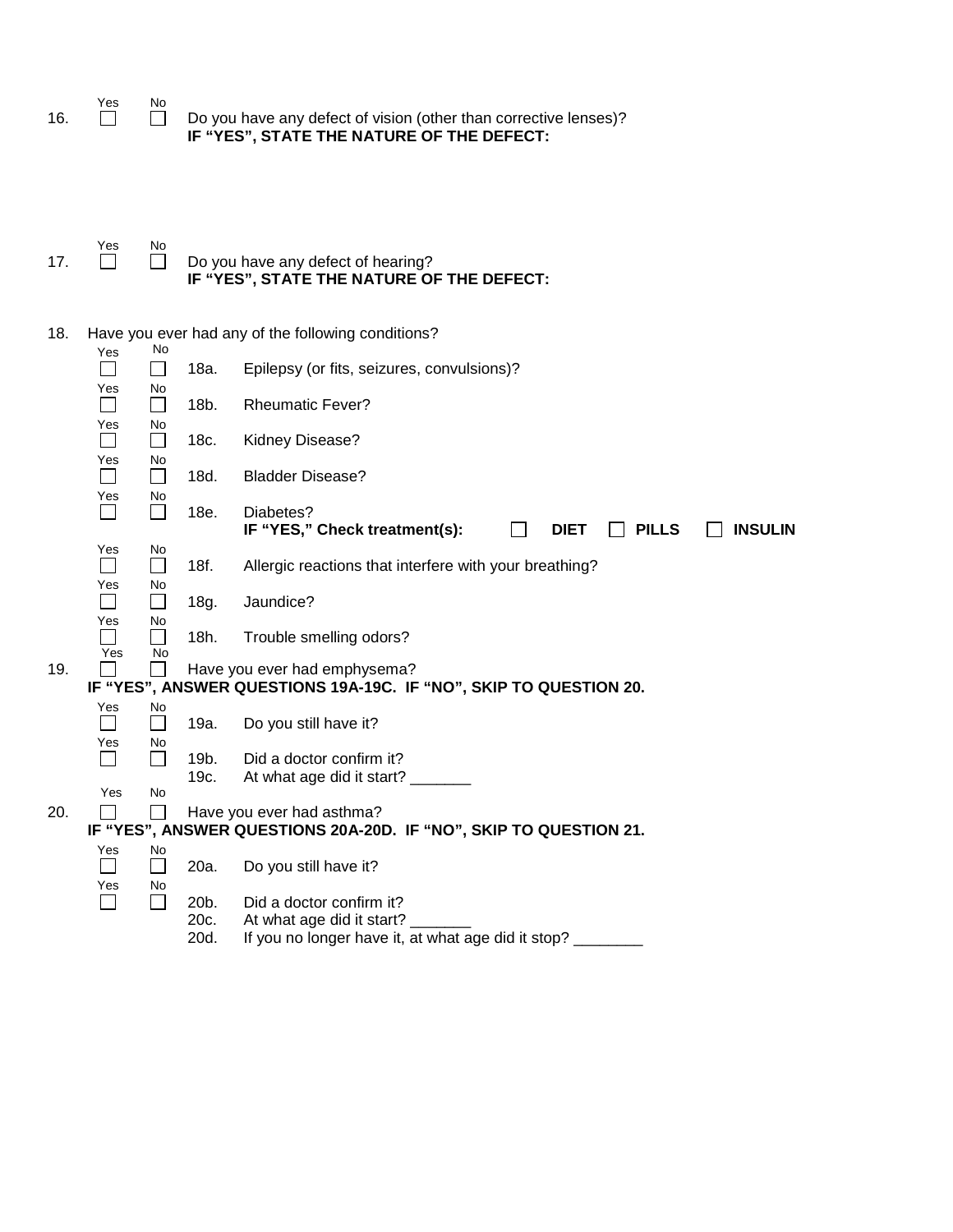21. Have you ever had any of the following lung conditions?

| Yes | No | 21a. | Chronic bronchitis                        |
|-----|----|------|-------------------------------------------|
| Yes | No | 21b. | Pneumonia                                 |
| Yes | No | 21c. | Tuberculosis                              |
| Yes | No | 21d. | Silicosis                                 |
| Yes | No | 21e. | Pneumothorax (ruptured or collapsed lung) |
| Yes | No | 21f. | Lung cancer                               |
| Yes | No | 21g. | Broken ribs                               |

22. Do you currently have any of the following symptoms of pulmonary or lung illness?

|     | Yes                  | No                        | 22a. | Shortness of breath that interferes with your job                         |
|-----|----------------------|---------------------------|------|---------------------------------------------------------------------------|
|     | Yes<br>$\mathsf{L}$  | No<br>$\mathsf{L}$        | 22b. | Coughing that produces phlegm (thick sputum)                              |
|     | Yes                  | No                        | 22c. | Coughing that wakes you early in the morning                              |
|     | Yes                  | No<br>$\mathbf{I}$        | 22d. | Coughing that occurs mostly when you are lying down                       |
|     | Yes<br>$\mathcal{L}$ | No<br>$\mathbf{L}$        | 22e. | Coughing up blood in the last month                                       |
|     | Yes                  | <b>No</b>                 | 22f. | Wheezing that interferes with your job                                    |
|     | Yes<br>$\mathsf{L}$  | <b>No</b><br>$\mathbf{L}$ | 22g. | Chest pain when you breathe deeply                                        |
|     | Yes                  | No                        | 22h. | Any other symptoms that you think may be related to lung problems         |
| 23. | Yes                  | <b>No</b>                 |      | Have you ever had any other chest illness?                                |
|     |                      |                           |      | IF "YES", PLEASE SPECIFY:                                                 |
| 24. | Yes                  | No                        |      | Have you ever had any surgery on your chest?<br>IF "YES", PLEASE SPECIFY: |
| 25. | Yes                  | No                        |      | Have you ever had any chest injuries?<br>IF "YES", PLEASE SPECIFY:        |
|     |                      |                           |      |                                                                           |

26. Have you ever had any of the following cardiovascular or heart problems?

| Yes | N <sub>o</sub> |                                                             |
|-----|----------------|-------------------------------------------------------------|
|     |                | 26a. Stroke?                                                |
| Yes | No             |                                                             |
|     |                | 26b. Angina? (Heart pain)                                   |
| Yes | No             |                                                             |
|     |                | 26c. Heart failure?                                         |
| Yes | No             |                                                             |
|     |                | 26d. Swelling in your legs or feet (not caused by walking)? |
| Yes | No             |                                                             |
|     |                | 26e. Heart arrhythmia (heart beating irregularly)?          |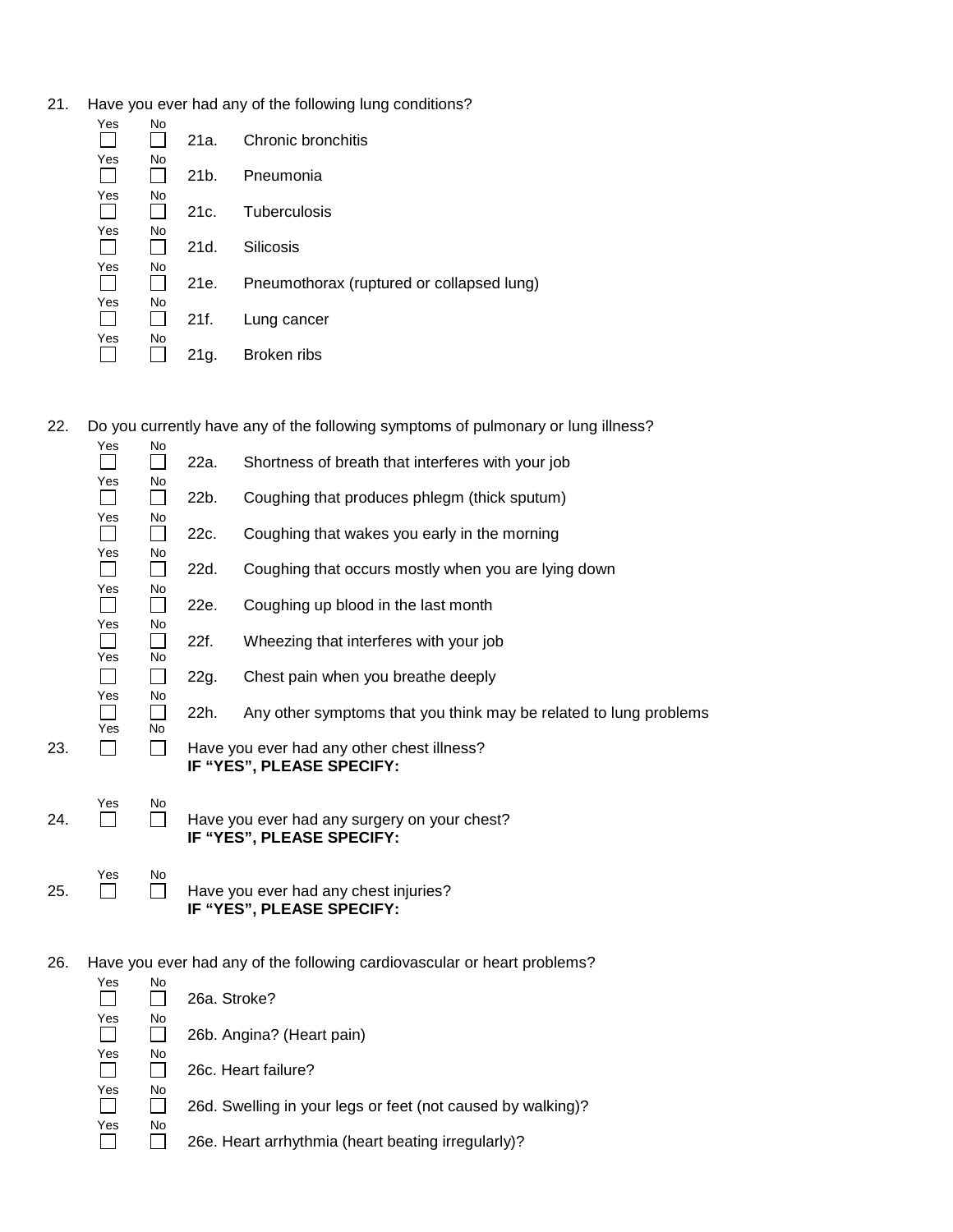| -27.<br>-28. | Yes<br>Yes | No<br>No | Has a doctor ever told you that you had a heart attack?<br>Has a doctor ever told you that you had any other kind of heart trouble?<br>IF "YES," PLEASE SPECIFY: |
|--------------|------------|----------|------------------------------------------------------------------------------------------------------------------------------------------------------------------|
| 29.          | Yes        | No       | Do you have irregular or skipped heartbeats?                                                                                                                     |

30. What was your most recent blood pressure? \_\_\_\_/\_\_\_

**You must provide a blood pressure reading done within the past year. If you have not had a blood pressure reading in the last year, have a blood pressure taken and record the result on the questionnaire before sending the questionnaire to the Occupational Health Clinic. You may also call the Occupational Health Clinic (353-9137) to schedule a time to have your blood pressure taken and you may return the questionnaire at that time.**

|     | Yes                                | No                             |                                                                                                                                                                                                                                                                      |
|-----|------------------------------------|--------------------------------|----------------------------------------------------------------------------------------------------------------------------------------------------------------------------------------------------------------------------------------------------------------------|
| 31. | $\overline{\phantom{a}}$           | $\mathbf{L}$                   | Has a doctor ever told you that you had high blood pressure?                                                                                                                                                                                                         |
| 32. | Yes<br>$\overline{\phantom{0}}$    | No<br>$\Box$                   | Have you had any treatment for high blood pressure (hypertension) in the past ten years?<br>IF "YES," PLEASE LIST WHAT MEDICATION(s) YOU TAKE FOR YOUR HIGH BLOOD PRESSURE:                                                                                          |
| 33. | Yes                                | No                             | Do you ever have wheezy or whistling sounds in your chest?<br>IF "YES", ANSWER QUESTIONS 33A-33C. IF "NO", SKIP TO 34.                                                                                                                                               |
|     | Yes<br>$\mathcal{L}_{\mathcal{A}}$ | No<br>$\Box$                   | 33a. When you have a cold                                                                                                                                                                                                                                            |
|     | Yes<br>$\blacksquare$              | No<br>$\Box$                   | 33b. Occasionally, apart from a cold                                                                                                                                                                                                                                 |
|     | Yes                                | No                             | 33c. Most days or nights<br>IF YOU ANSWERED "YES" TO QUESTIONS A, B, OR C, THEN ANSWER QUESTION 33D.                                                                                                                                                                 |
|     | Yes                                | No                             |                                                                                                                                                                                                                                                                      |
|     | $\Box$                             | П                              | 33d. How many years has this been present? _________                                                                                                                                                                                                                 |
| 34. | Yes                                | No                             | Have you ever had an attack of wheezing that made you feel short of breath?<br>IF "YES", ANSWER QUESTIONS 34A-34C. IF "NO", SKIP TO 35.<br>34a. How old were you when your first attack of wheezing occurred?<br>Does not apply _________<br>Age in years __________ |
|     | Yes<br>$\Box$                      | No<br>$\Box$                   | 34b. Have you had two or more such episodes?                                                                                                                                                                                                                         |
|     | Yes<br>$\Box$                      | No<br>$\Box$                   | 34c. Have you required medicine or treatment for these attacks?                                                                                                                                                                                                      |
| 35. | Yes<br>$\Box$                      | No<br>$\overline{\phantom{a}}$ | Are you troubled by shortness of breath when hurrying on the level or walking up a slight hill?                                                                                                                                                                      |
| 36. | Yes<br>$\Box$<br>Yes               | No<br>$\Box$<br>No             | Do you have to walk slower than other people your age do on the level because of breathlessness?                                                                                                                                                                     |
| 37. | $\Box$                             | $\Box$                         | Do you ever have to stop for breath when walking at your own pace on the level?                                                                                                                                                                                      |
| 38. | Yes<br>$\Box$                      | No<br>$\Box$                   | Do you ever have to stop for breath after walking about 100 yards (or after a few minutes) on the<br>level?                                                                                                                                                          |
| 39. | Yes<br>$\sim$                      | No                             | Are you too breathless to leave the house or too breathless when you get dressed or climb the<br>stairs?                                                                                                                                                             |